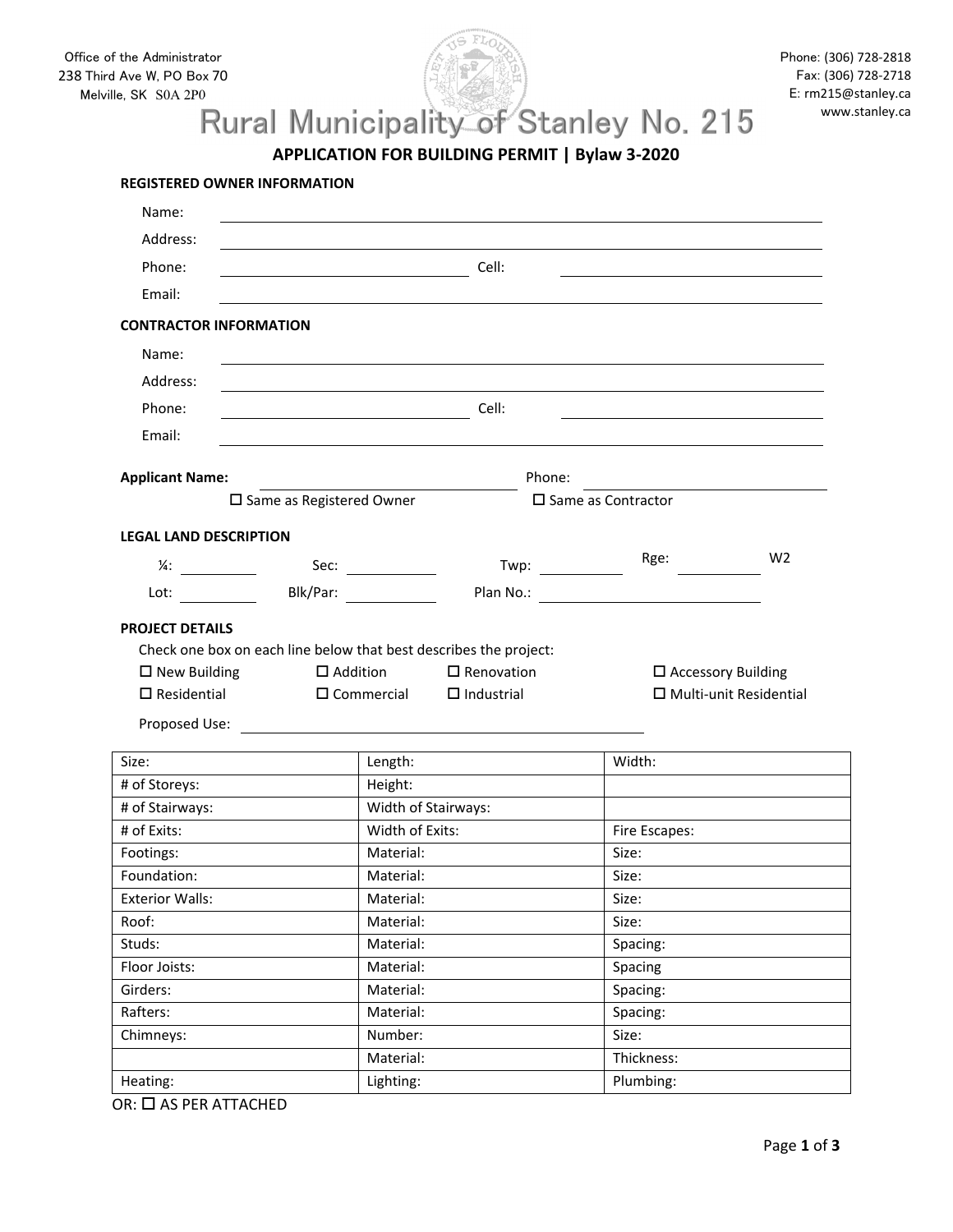| Rural Municipality of Stanley No. 215<br>Start Date:<br>Building Area (area of largest storey):<br>\$<br>Value of Construction (excluding site):<br>Sewage/Water System:<br>*required before a Building Permit will be issued<br>I hereby agree to comply with the Building Bylaw of the local authority and acknowledge that it is my responsibility to ensure<br>compliance with the Building Bylaw of the local authority and with any other applicable bylaws, acts and regulations regardless<br>of any plan review or inspections that may or may not be carried out by the local authority or its authorized representative.<br>Date<br>For Office Use: | <b>Estimated Completion Date:</b><br>Approval to Construct from Public Health (attached:): □ Yes □ No | www.stanley.ca<br>ft <sup>2</sup><br>Signature of Owner or Owner's Agent |
|----------------------------------------------------------------------------------------------------------------------------------------------------------------------------------------------------------------------------------------------------------------------------------------------------------------------------------------------------------------------------------------------------------------------------------------------------------------------------------------------------------------------------------------------------------------------------------------------------------------------------------------------------------------|-------------------------------------------------------------------------------------------------------|--------------------------------------------------------------------------|
|                                                                                                                                                                                                                                                                                                                                                                                                                                                                                                                                                                                                                                                                |                                                                                                       |                                                                          |
|                                                                                                                                                                                                                                                                                                                                                                                                                                                                                                                                                                                                                                                                |                                                                                                       |                                                                          |
|                                                                                                                                                                                                                                                                                                                                                                                                                                                                                                                                                                                                                                                                |                                                                                                       |                                                                          |
|                                                                                                                                                                                                                                                                                                                                                                                                                                                                                                                                                                                                                                                                |                                                                                                       |                                                                          |
|                                                                                                                                                                                                                                                                                                                                                                                                                                                                                                                                                                                                                                                                |                                                                                                       |                                                                          |
|                                                                                                                                                                                                                                                                                                                                                                                                                                                                                                                                                                                                                                                                |                                                                                                       |                                                                          |
|                                                                                                                                                                                                                                                                                                                                                                                                                                                                                                                                                                                                                                                                |                                                                                                       |                                                                          |
|                                                                                                                                                                                                                                                                                                                                                                                                                                                                                                                                                                                                                                                                |                                                                                                       |                                                                          |
| \$<br><b>Building Permit Application Fee:</b>                                                                                                                                                                                                                                                                                                                                                                                                                                                                                                                                                                                                                  |                                                                                                       |                                                                          |
| <b>Inspection Fees:</b>                                                                                                                                                                                                                                                                                                                                                                                                                                                                                                                                                                                                                                        |                                                                                                       |                                                                          |
|                                                                                                                                                                                                                                                                                                                                                                                                                                                                                                                                                                                                                                                                |                                                                                                       |                                                                          |
|                                                                                                                                                                                                                                                                                                                                                                                                                                                                                                                                                                                                                                                                |                                                                                                       |                                                                          |
|                                                                                                                                                                                                                                                                                                                                                                                                                                                                                                                                                                                                                                                                |                                                                                                       |                                                                          |
|                                                                                                                                                                                                                                                                                                                                                                                                                                                                                                                                                                                                                                                                |                                                                                                       |                                                                          |